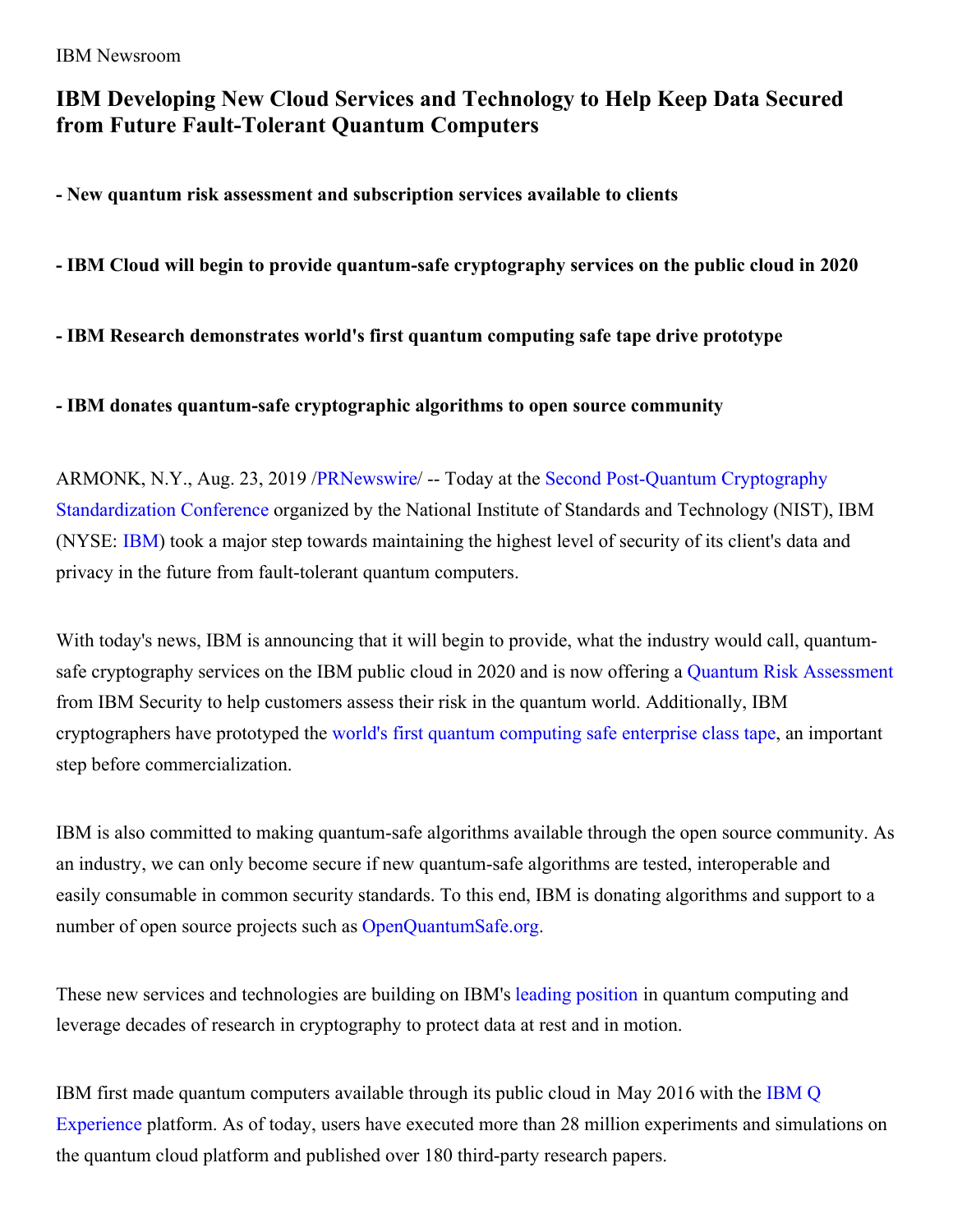## **Preparing Cybersecurity for a Quantum World**

Quantum [computing](https://c212.net/c/link/?t=0&l=en&o=2559875-1&h=2975784555&u=https%3A%2F%2Fwww.research.ibm.com%2Fibm-q%2F&a=Quantum+computing) is an emerging form of technology that takes advantage of quantum mechanical phenomena to solve certain types of problems that are effectively impossible to solve on classical computers. As quantum systems become more powerful, they will also impact information security and will create new opportunities for improving security for data both on-premises and in the cloud.

At the current rate of progress in quantum computing, it is expected that data protected by the asymmetric encryption methods used today may become insecure within the next [10-30](https://c212.net/c/link/?t=0&l=en&o=2559875-1&h=3880622402&u=https%3A%2F%2Fsecurityintelligence.com%2Fhow-to-future-proof-your-enterprise-with-quantum-safe-cryptography%2F&a=10-30+years) years. While years away, data can be harvested today, stored and decrypted in the future with a powerful enough quantum computer. While the industry is still finalizing post-quantum cryptography standards, businesses and other organizations can start preparing today.

#### **IBM Takes Steps to Help Clients Maintain Security in the Future World of Quantum Computing**

With more enterprises turning to the cloud for their mission-critical data, IBM is bringing together its hybrid cloud leadership with quantum and security research expertise to stay at the forefront of future quantum cybersecurity threats.

IBM will begin to unveil quantum-safe cryptography services on its public cloud in 2020. To help clients achieve quantum-safe protection of their data while it is in-transit within IBM Cloud, IBM will enhance its TLS/SSL implementations in IBM Cloud services using algorithms designed to be quantum-safe leveraging open standards and open source technology. IBM is also evaluating approaches to provide services that render quantum-safe digital signatures.

"IBM Cloud is taking the critical steps needed to help enterprises ensure their data stays secure in a quantum future," said Harish Grama, general manager, IBM Cloud. "Starting in 2020, IBM Cloud will roll out new services that will help keep data secured and private from the emerging cybersecurity challenges presented by future quantum computers."

## **IBM Research Donating Cryptographic Algorithms to Open Community, Demonstrates First Quantum-Safe Tape Storage Prototype**

"In order to prepare for the impact that quantum computers are expected to have on data security, IBM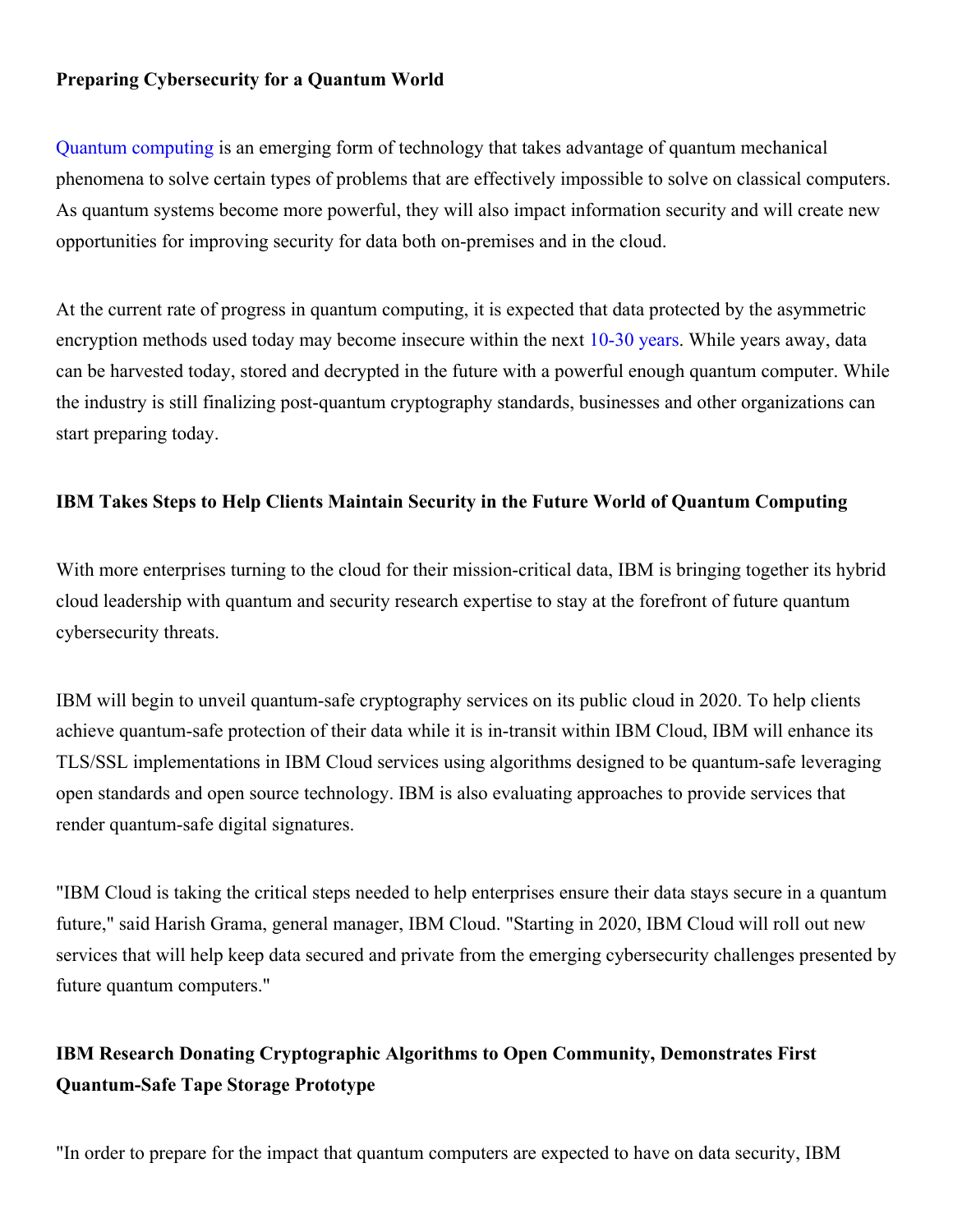Research has been developing cryptographic algorithms that are designed to be resistant to the potential security concerns posed by quantum computers," said Vadim Lyubashevsky, cryptographer, IBM Research. "Our jointly developed quantum-safe algorithms, part of a lattice cryptography suite called [CRYSTALS](https://c212.net/c/link/?t=0&l=en&o=2559875-1&h=1342412553&u=https%3A%2F%2Fpq-crystals.org%2Findex.shtml&a=CRYSTALS), are based on the hardness of mathematical problems that have been studied since the 1980's and have not succumbed to any algorithmic attacks, either classical or quantum. This is why we have made our algorithms open source and have submitted them to NIST for standardization."

IBM has actively supported NIST on its journey to standardize quantum safe cryptography with preparatory input, algorithm submissions, analysis of submitted algorithms and feedback to the process. We will continue this commitment by contributing our learning as we migrate IBM's own systems and services to become quantum-safe based on the NIST standards, which are expected to be available between [2022-2024](https://c212.net/c/link/?t=0&l=en&o=2559875-1&h=4178690859&u=https%3A%2F%2Fcsrc.nist.gov%2FProjects%2FPost-Quantum-Cryptography%2Fworkshops-and-timeline&a=2022-2024).

CRYSTALS (Cryptographic Suite for Algebraic Lattices) is developed jointly in collaboration with several academic and commercial partners including ENS Lyon, Ruhr-Universität Bochum, Centrum Wiskunde & Informatica and Radboud University. It's based on two quantum resistant cryptographic primitives - [Kyber](https://c212.net/c/link/?t=0&l=en&o=2559875-1&h=630498554&u=https%3A%2F%2Fpq-crystals.org%2Fkyber%2Findex.shtml&a=Kyber), a secure key encapsulation mechanism, and [Dilithium](https://c212.net/c/link/?t=0&l=en&o=2559875-1&h=3209826437&u=https%3A%2F%2Fpq-crystals.org%2Fdilithium%2Findex.shtml&a=Dilithium), a secure digital signature algorithm. CRYSTALS has been donated to [OpenQuantumSafe.org](https://c212.net/c/link/?t=0&l=en&o=2559875-1&h=1151854895&u=https%3A%2F%2Fopenquantumsafe.org%2F&a=OpenQuantumSafe.org), to further develop open standards.

IBM has tested CRYSTALS successfully on a prototype IBM TS1160 tape drive using both Kyber and Dilithium in combination with symmetric AES-256 encryption to enable the world's first quantum computing safe tape drive. The new algorithms are implemented as part of the tape drive's firmware and could be provided to customers as a firmware upgrade for existing tape drives and/or included in the firmware of future generations of tape drives.

To help clients assess their potential risks and begin the quantum-safe journey, IBM Security is also offering a quantum data risk [assessment](https://c212.net/c/link/?t=0&l=en&o=2559875-1&h=706575002&u=https%3A%2F%2Fevent.on24.com%2FeventRegistration%2FEventLobbyServlet%3Ftarget%3Dreg20.jsp%26partnerref%3DSecIntEvents%26cm_mc_uid%3D87473756020715475827073%26cm_mc_sid_50200000%3D25348961565228514829%26cm_mc_sid_52640000%3D26802041565228548779%26eventid%3D1882187%26sessionid%3D1%26key%3D10243E1E3350D456BFAACE93D1760DCC%26regTag%3D%26sourcepage%3Dregister&a=quantum+data+risk+assessment+service) service to help clients develop a quantum-safe cryptography implementation strategy.

To educate security professionals and executives on migrating to the next generation of quantum-safe cryptography, IBM Research has recently launched a Security [Subscription](https://c212.net/c/link/?t=0&l=en&o=2559875-1&h=84760667&u=https%3A%2F%2Fwww.zurich.ibm.com%2Fsecurityprivacy%2Fsecuritysubscription.html&a=Security+Subscription+service) service which provides quarterly reports and seminars. The next seminar is currently planned for October 2, 2019 in Zurich, Switzerland.

To learn more about quantum computing and its impact on information security, download the IBM Institute for Business Value report: Wielding a [double-edged](https://c212.net/c/link/?t=0&l=en&o=2559875-1&h=2459127421&u=https%3A%2F%2Fwww.ibm.com%2Fthought-leadership%2Finstitute-business-value%2Freport%2Fquantumsecurity&a=Wielding+a+double-edged+sword%3A+Preparing+cybersecurity+now+for+a+quantum+world) sword: Preparing cybersecurity now for a quantum world